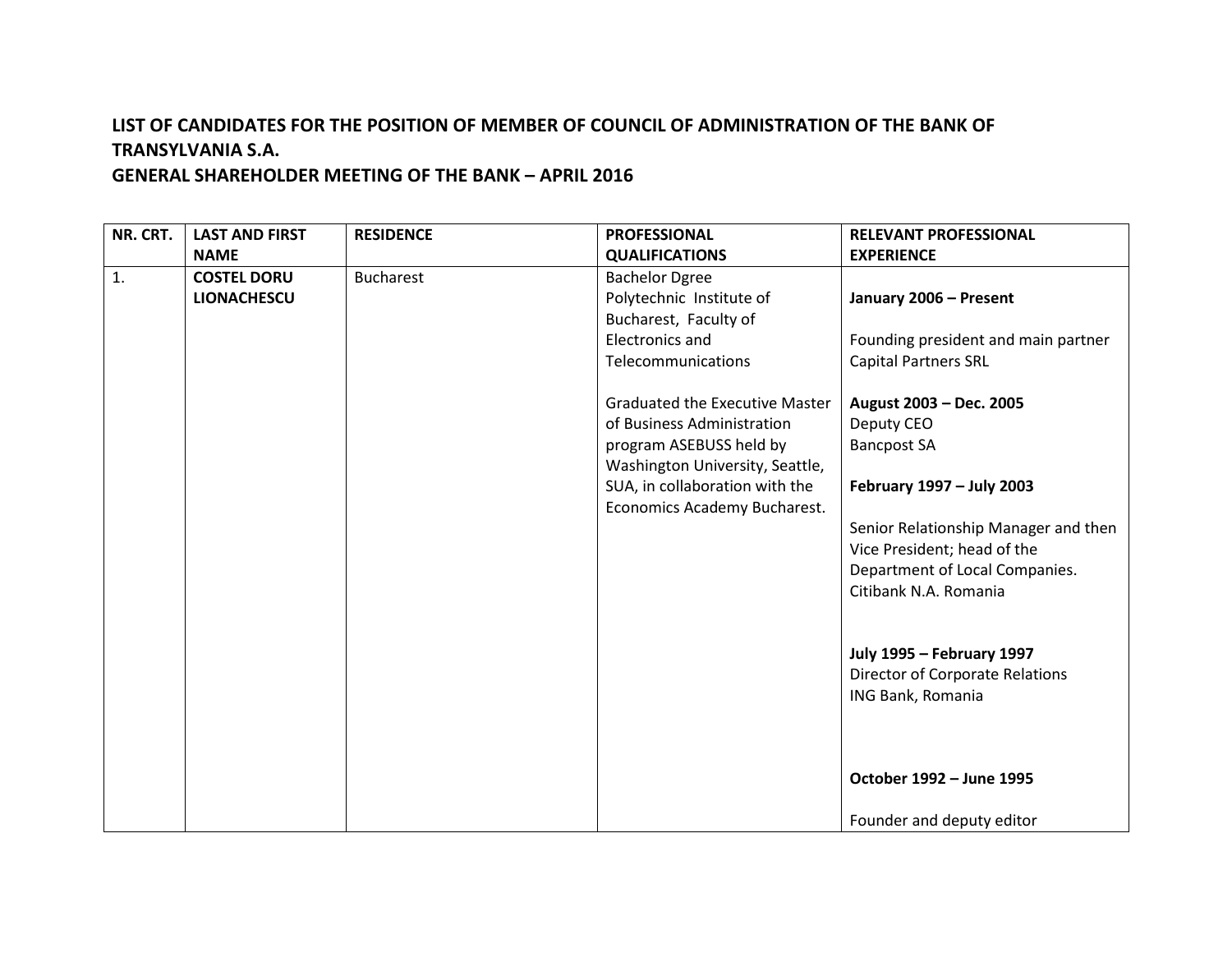## **LIST OF CANDIDATES FOR THE POSITION OF MEMBER OF COUNCIL OF ADMINISTRATION OF THE BANK OF TRANSYLVANIA S.A.**

#### **GENERAL SHAREHOLDER MEETING OF THE BANK – APRIL 2016**

|    |                    |             |                                                                                                                                        | Capital Magazine                                                                                                                                                                                                                                                                                                                                    |
|----|--------------------|-------------|----------------------------------------------------------------------------------------------------------------------------------------|-----------------------------------------------------------------------------------------------------------------------------------------------------------------------------------------------------------------------------------------------------------------------------------------------------------------------------------------------------|
|    |                    |             |                                                                                                                                        | <b>March 1990 - October 1992</b>                                                                                                                                                                                                                                                                                                                    |
|    |                    |             |                                                                                                                                        | Deputy Chief Editor<br>Tineretul Liber, daily newspaper                                                                                                                                                                                                                                                                                             |
|    |                    |             |                                                                                                                                        | September 1988 - March 1990                                                                                                                                                                                                                                                                                                                         |
|    |                    |             |                                                                                                                                        | <b>Computer Systems Engineer</b><br>Electroarges, Curtea de Arges,<br>Romania                                                                                                                                                                                                                                                                       |
| 2. | <b>IOAN TRENCA</b> | Cluj-Napoca | <b>Bachelor Degree</b><br>Babes-Bolyai University, Faculty<br>of Economic Sciences<br>PhD in Economics,<br>Economics Academy Bucharest | At the present<br>PhD Professor, Finance and Banking<br>Babeş-Bolyai University Cluj-Napoca,<br><b>Faculty of Economics</b><br>2010 - present<br>Member of the Supervisory Board of<br>Banca Carpatica S.A., Sibiu<br>$1994 - 2001$<br>Vice-President and Senior Vice-<br>President of Banca Transilvania<br>President and CEO of Banca Dacia Felix |